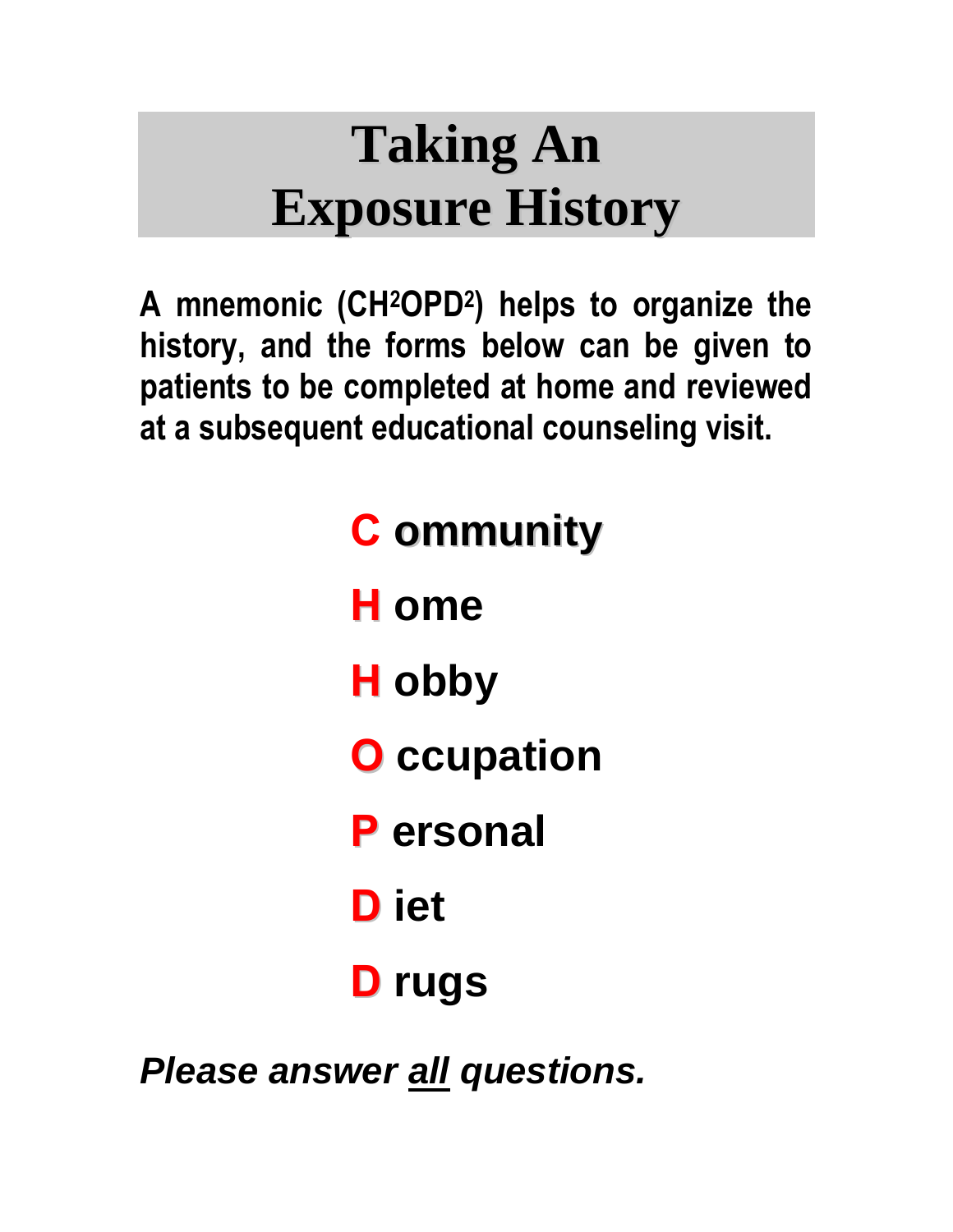# *Exposure History*

### **COMMUNITY**

| For each of the items<br>listed below:                                                                                                                                                                                                   |                                         |               | (within 300 m- about 3)<br>Do you presently live nearby<br>mid-sized city blocks) |                       |                                                                                                                       |      |                |          |       | If you have ever lived nearby, please write the<br>number of years in the appropriate age group(s). |       |
|------------------------------------------------------------------------------------------------------------------------------------------------------------------------------------------------------------------------------------------|-----------------------------------------|---------------|-----------------------------------------------------------------------------------|-----------------------|-----------------------------------------------------------------------------------------------------------------------|------|----------------|----------|-------|-----------------------------------------------------------------------------------------------------|-------|
| Heavy traffic                                                                                                                                                                                                                            | $\Box$ No                               | $\Box$ Yes    | (please specify)                                                                  | $\Box$ highway        | $\Box$ busy street                                                                                                    | Age: | $0-5$          | $6 - 17$ | 18-40 | 41-64                                                                                               | $65+$ |
| Vehicle idling area                                                                                                                                                                                                                      | $\Box$ No                               | $\Box$ Yes    | (please specify)                                                                  | $\Box$ auto           | $\Box$ bus / truck                                                                                                    |      |                |          |       |                                                                                                     |       |
| Dump site(s)                                                                                                                                                                                                                             | $\Box$ No                               |               | $\Box$ Yes (please specify types)                                                 |                       | <u> 1980 - Jan Barbara Barbara, prima prima prima prima prima prima prima prima prima prima prima prima prima pri</u> |      |                |          |       |                                                                                                     |       |
| Areas sprayed with pesticides: $\Box$ No $\Box$ Yes (please specify type)                                                                                                                                                                |                                         |               |                                                                                   |                       |                                                                                                                       |      |                |          |       |                                                                                                     |       |
|                                                                                                                                                                                                                                          |                                         |               | e.g. Farm(s), Orchard(s), Golf Course                                             |                       | <u> 1980 - Andrea Station Barbara, amerikan per</u>                                                                   |      |                |          |       |                                                                                                     |       |
| Industrial plant(s)                                                                                                                                                                                                                      | $\Box$ No                               |               | $\Box$ Yes (please specify types) $\Box$                                          |                       |                                                                                                                       |      |                |          |       |                                                                                                     |       |
| Polluted lake / stream                                                                                                                                                                                                                   | $\Box$ No                               |               | $\Box$ Yes (please specify types) $\Box$                                          |                       |                                                                                                                       |      |                |          |       |                                                                                                     |       |
| Nuclear power plant                                                                                                                                                                                                                      | $\Box$ No                               | $\Box$ Yes    |                                                                                   |                       |                                                                                                                       |      |                |          |       |                                                                                                     |       |
| <b>Electricity towers</b>                                                                                                                                                                                                                | $\Box$ No                               | $\Box$ Yes    |                                                                                   |                       |                                                                                                                       |      |                |          |       |                                                                                                     |       |
| Airport                                                                                                                                                                                                                                  | $\Box$ No                               | $\Box$ Yes    |                                                                                   |                       | $(\text{please name})$                                                                                                |      |                |          |       |                                                                                                     |       |
| Cellphone towers                                                                                                                                                                                                                         | $\Box$ No                               | $\Box$ Yes    | How many?                                                                         |                       |                                                                                                                       |      |                |          |       |                                                                                                     |       |
| Other potential hazards                                                                                                                                                                                                                  | $\Box$ No                               | $\Box$ Yes    |                                                                                   |                       |                                                                                                                       |      |                |          |       |                                                                                                     |       |
| Commute                                                                                                                                                                                                                                  | $\Box$ No                               | $\Box$ Yes    |                                                                                   |                       |                                                                                                                       |      |                |          |       |                                                                                                     |       |
| Do you protect yourself from excess sun exposure? $\Box$ rarely $\Box$ occasionally $\Box$ often/always $\Box$ using clothing $\Box$ sun block                                                                                           |                                         |               |                                                                                   |                       |                                                                                                                       |      |                |          |       |                                                                                                     |       |
|                                                                                                                                                                                                                                          |                                         |               |                                                                                   |                       |                                                                                                                       |      |                |          |       |                                                                                                     |       |
| <b>HOME &amp; HOBBY</b>                                                                                                                                                                                                                  |                                         |               |                                                                                   |                       |                                                                                                                       |      |                |          |       |                                                                                                     |       |
| How long have you lived in your present residence? ____________________                                                                                                                                                                  |                                         |               |                                                                                   |                       | How old is it? _________________________                                                                              |      |                |          |       |                                                                                                     |       |
| $\Box$ apartment $\rightarrow$ $\Box$ basement # of floors____ your floor _____ On what floor is your bedroom?______ Age of your mattress______<br>Do you use dust mite-proof: Pillow cover(s)? □ No □ Yes Mattress cover(s)? □ No □ Yes |                                         |               |                                                                                   |                       |                                                                                                                       |      |                |          |       |                                                                                                     |       |
| Ownership?                                                                                                                                                                                                                               | $\Box$ owner occupied                   | $\Box$ rental | $\Box$ co-op                                                                      | $\Box$ public housing |                                                                                                                       |      |                |          |       |                                                                                                     |       |
| How is your home heated? $\Box$ forced air $\Box$ hot water radiators $\Box$ space heater $\Box$ baseboard heaters $\Box$ other $\Box$                                                                                                   |                                         |               |                                                                                   |                       |                                                                                                                       |      |                |          |       |                                                                                                     |       |
| What type of fuel is used for heating? $\square$ natural gas $\square$ oil $\square$ wood $\square$ electricity                                                                                                                          |                                         |               |                                                                                   |                       |                                                                                                                       |      | $\Box$ propane |          |       |                                                                                                     |       |
| Has your home or apartment building been tested for radon? $\square$ No $\square$ Yes                                                                                                                                                    |                                         |               |                                                                                   |                       |                                                                                                                       |      |                |          |       |                                                                                                     |       |
| Have any renovations been done since you've moved in? $\Box$ No $\Box$ Yes $\rightarrow$ When? What? What?                                                                                                                               |                                         |               |                                                                                   |                       |                                                                                                                       |      |                |          |       |                                                                                                     |       |
| Do you use: $\Box$ central vacuum? $\Box$ HEPA filter vacuum? $\Box$ other vacuum? (please specify) $\Box$                                                                                                                               |                                         |               |                                                                                   |                       |                                                                                                                       |      |                |          |       |                                                                                                     |       |
| What product(s) do you usually use in your home? (please specify brands)                                                                                                                                                                 |                                         |               |                                                                                   |                       |                                                                                                                       |      |                |          |       |                                                                                                     |       |
| bathroom cleanser                                                                                                                                                                                                                        | <u> 1989 - Johann Barbara, martin a</u> |               | floor / wall cleanser _______________________ window cleaner ______________       |                       |                                                                                                                       |      |                |          |       |                                                                                                     |       |
| laundry detergent                                                                                                                                                                                                                        |                                         |               | liquid fabric softener ___________________ dryer sheets __________________        |                       |                                                                                                                       |      |                |          |       |                                                                                                     |       |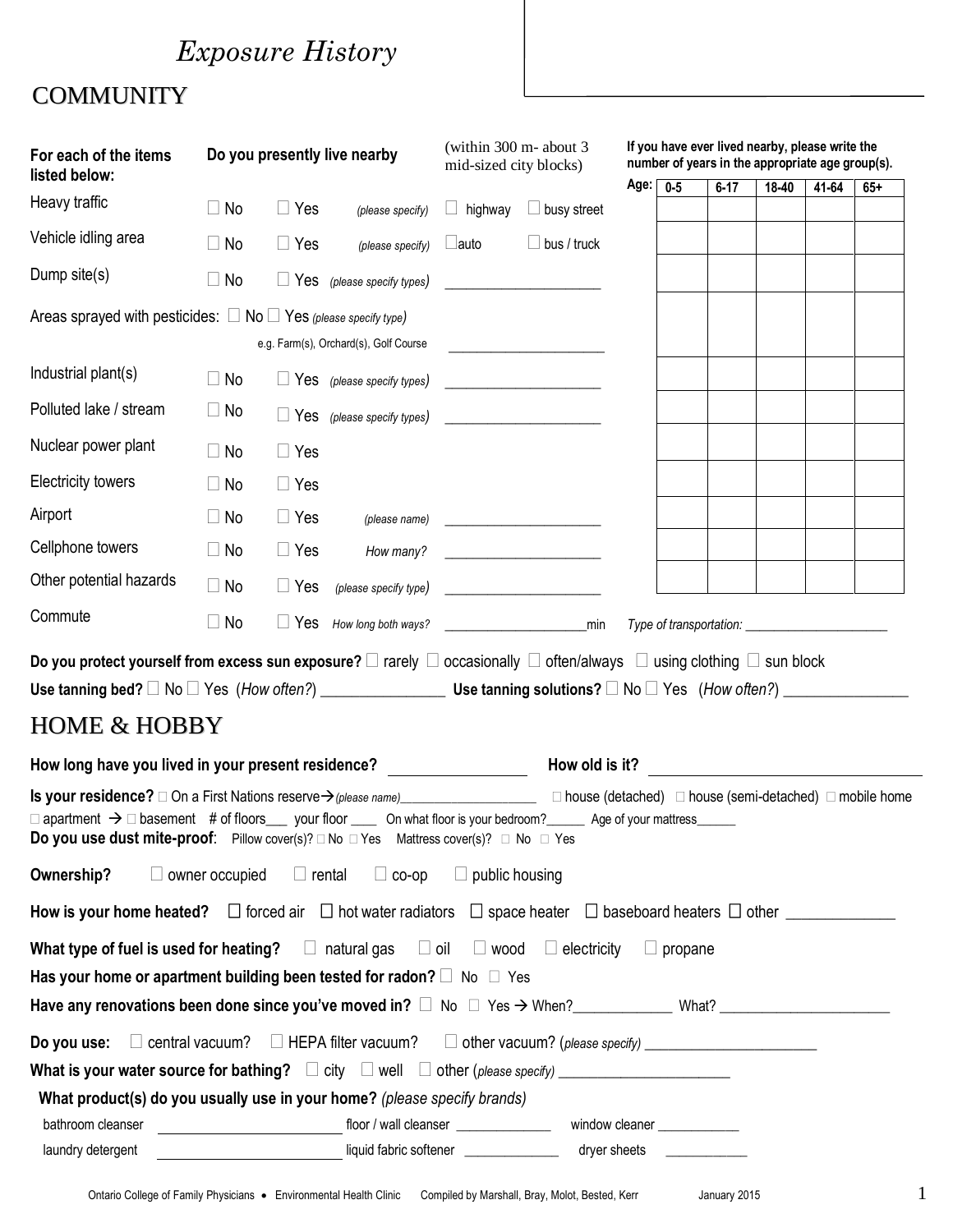| For each of the items listed below, do you presently have/use:                  |           | If you ever had, please write down the number of years in the<br>appropriate age group(s) |      |       |          |       |       |       |
|---------------------------------------------------------------------------------|-----------|-------------------------------------------------------------------------------------------|------|-------|----------|-------|-------|-------|
|                                                                                 |           |                                                                                           | Age: | $0-5$ | $6 - 17$ | 18-40 | 41-64 | $65+$ |
| Basement cracks or dirt floor                                                   | $\Box$ No | $\Box$ Yes (circle which one or both)                                                     |      |       |          |       |       |       |
| Damp, musty basement or crawl space                                             | $\Box$ No | $\Box$ Yes (circle which one or both)                                                     |      |       |          |       |       |       |
| Wet windows or outside closet walls<br>(condensation)                           | $\Box$ No | $\Box$ Yes $\rightarrow$ O slight O severe                                                |      |       |          |       |       |       |
| Water leaks or water damage                                                     | $\Box$ No | $\Box$ Yes $\rightarrow$ O slight O severe $\rightarrow$ Where?                           |      |       |          |       |       |       |
| Visible mould                                                                   | $\Box$ No | $\Box$ Yes $\rightarrow$ O slight O severe $\rightarrow$ Where?                           |      |       |          |       |       |       |
| Crumbling pipe insulation                                                       | $\Box$ No | $\Box$ Yes $\rightarrow$ O slight O severe                                                |      |       |          |       |       |       |
| Flaking paint                                                                   | $\Box$ No | $\Box$ Yes $\rightarrow$ O slight O severe                                                |      |       |          |       |       |       |
| Stagnant stuffy air                                                             | $\Box$ No | $\Box$ Yes $\rightarrow$ O slight O severe                                                |      |       |          |       |       |       |
| Gas or propane stove                                                            | $\Box$ No | $\Box$ Yes (circle which one or both)                                                     |      |       |          |       |       |       |
| Other gas appliances                                                            | $\Box$ No | $\Box$ Yes (please specify)                                                               |      |       |          |       |       |       |
| Microwave                                                                       | $\Box$ No | $\Box$ Yes                                                                                |      |       |          |       |       |       |
| Wood stove or fireplace                                                         | $\Box$ No | $\Box$ Yes (circle which one or both)                                                     |      |       |          |       |       |       |
| Air conditioning                                                                | $\Box$ No | $\Box$ Yes $\rightarrow$ O central O individual rooms                                     |      |       |          |       |       |       |
| Electrostatic air cleaner                                                       | $\Box$ No | $\Box$ Yes                                                                                |      |       |          |       |       |       |
| Other air cleaner(s)                                                            | $\Box$ No | $\Box$ Yes (please specify)                                                               |      |       |          |       |       |       |
| Deodorizer                                                                      | $\Box$ No | $\Box$ Yes (please specify)                                                               |      |       |          |       |       |       |
| Carbon Monoxide Detector                                                        | $\Box$ No | $\Box$ Yes $\rightarrow$ How many?                                                        |      |       |          |       |       |       |
| Smoke detector                                                                  | $\Box$ No | $\Box$ Yes $\rightarrow$ How many?                                                        |      |       |          |       |       |       |
| Smoking at home                                                                 | $\Box$ No | $\Box$ Yes $\rightarrow$ Who smoked?                                                      |      |       |          |       |       |       |
| Smoking in car                                                                  | $\Box$ No | $\Box$ Yes $\rightarrow$ Who smoked?                                                      |      |       |          |       |       |       |
| WiFi / Router                                                                   | $\Box$ No | $\Box$ Yes $\rightarrow$ When did you install?                                            |      |       |          |       |       |       |
| Smart meter                                                                     | $\Box$ No | $\Box$ Yes $\rightarrow$ Where?                                                           |      |       |          |       |       |       |
| Carpets                                                                         | $\Box$ No | $\Box$ Yes $\rightarrow$ Where? How old?                                                  |      |       |          |       |       |       |
| Vinyl linoleum                                                                  | $\Box$ No | $\Box$ Yes $\rightarrow$ Where? How old?                                                  |      |       |          |       |       |       |
| Pesticides                                                                      | $\Box$ No | $\Box$ Yes $\rightarrow$ Where?                                                           |      |       |          |       |       |       |
| Pets                                                                            | $\Box$ No | $\Box$ Yes (please specify kind & number)                                                 |      |       |          |       |       |       |
| Pets sleep in your bedroom                                                      | $\Box$ No | $\Box$ Yes                                                                                |      |       |          |       |       |       |
| Indoor plants                                                                   | $\Box$ No | $\Box$ Yes $\rightarrow$<br>How many?                                                     |      |       |          |       |       |       |
| Garage                                                                          | $\Box$ No | $\Box$ Yes $\rightarrow$ $\Box$ attached $\Box$ underground                               |      |       |          |       |       |       |
| Furniture stripping / refinishing                                               | $\Box$ No | □ Yes (please specify type) _________________                                             |      |       |          |       |       |       |
| Home renovating (hobby)                                                         | $\Box$ No | □ Yes (please specify type) _________________                                             |      |       |          |       |       |       |
| Art work                                                                        | $\Box$ No | □ Yes (please specify type) __________________                                            |      |       |          |       |       |       |
| Other non-occupational activities with<br>exposure to toxic chemicals (hobbies) | $\Box$ No | □ Yes (please specify type) _________________                                             |      |       |          |       |       |       |
|                                                                                 |           |                                                                                           |      |       |          |       |       |       |

#### **What hobbies do members of your household have?**

**Do you participate in sports?** □ No □ Yes (please specify what & how often)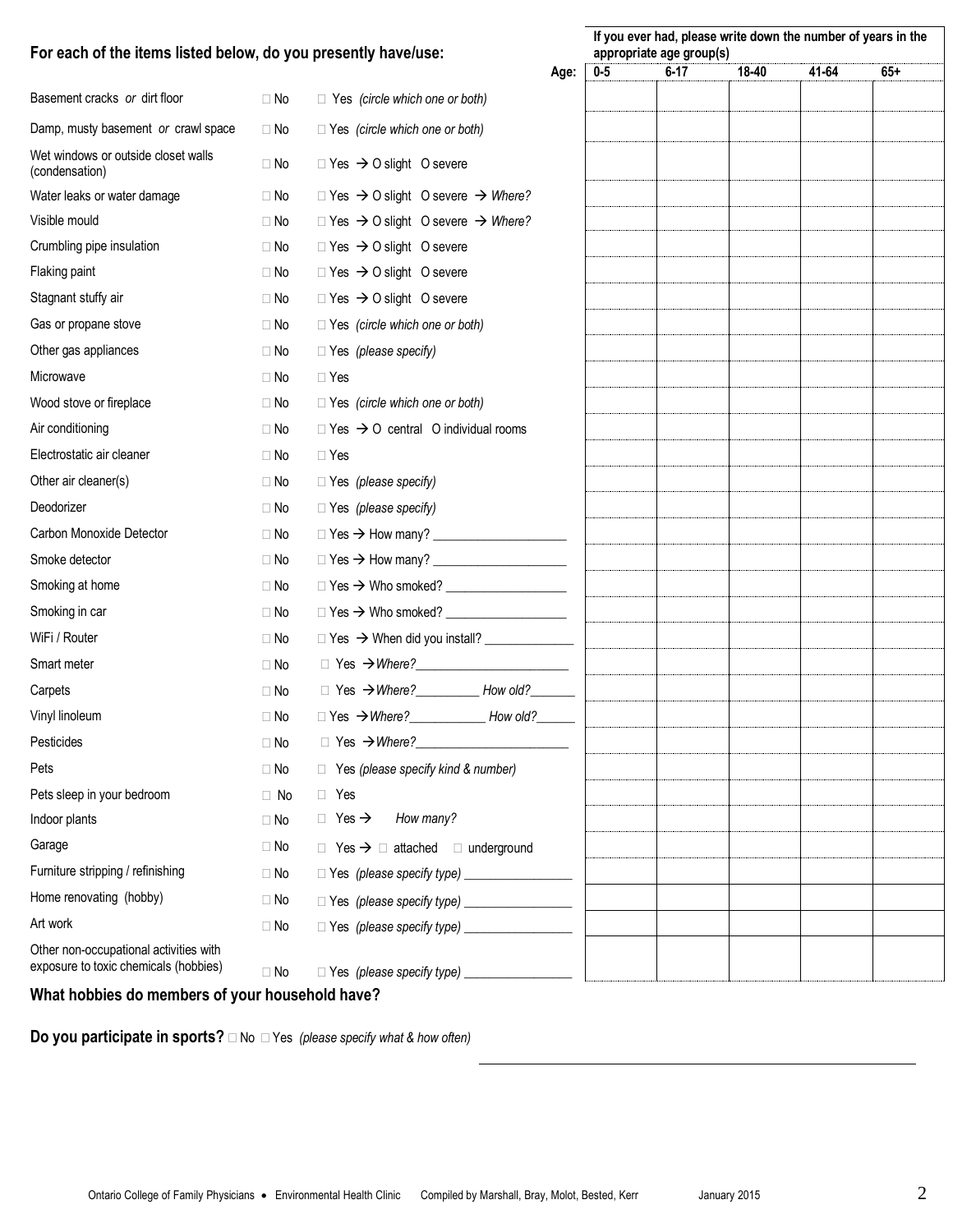## **OCCUPATION**

#### **Do you presently do volunteer work and/or work for pay?**

| н. | c<br>NO |
|----|---------|
|----|---------|

| If         | Volunteer work $\rightarrow$ Number of hours per week:<br>Type:                                 |           |                  |                    |  |  |  |  |  |
|------------|-------------------------------------------------------------------------------------------------|-----------|------------------|--------------------|--|--|--|--|--|
| yes,       | Work for pay $\rightarrow$ Number of hours per week:                                            |           |                  |                    |  |  |  |  |  |
| $\sqrt{f}$ | Unable to work for pay due to health problems $\rightarrow$ Date stopped work:<br>$Reason(s)$ : |           |                  |                    |  |  |  |  |  |
| no.        | On disability benefits $\rightarrow$ $\Box$ ODSP $\Box$ CPP $\Box$ WSIB                         | <b>OR</b> | Disability claim | unresolved         |  |  |  |  |  |
|            | Other (please specify)                                                                          |           |                  | permanently denied |  |  |  |  |  |

#### **Starting with your present or most recent job, please list all of the paying jobs you have ever had (including summer jobs).** *Please use additional paper if necessary.*

Please list the significant chemicals, dusts, fibres, fumes, radiation, biologic agents (e.g. bacteria, moulds, viruses), electromagnetic fields and physical agents (e.g. extreme heat, cold, vibration, noise) that you were exposed to at this job.

\*\* Please list any protective measures taken (e.g. showering at work, laundering clothes at work, etc.) or protective equipment used (e.g. gloves, apron, mask, respirator, hearing protectors, etc.).

| <b>Company Name &amp; Work Location</b>                                                                                                                                                                                                                                                                       | From<br>Mth / Yr | To<br>Mth / $Yr$ | Job Title &<br><b>Description</b> | Exposures* | <b>Protective Measures /</b><br><b>Equipment**</b>                                    |  |
|---------------------------------------------------------------------------------------------------------------------------------------------------------------------------------------------------------------------------------------------------------------------------------------------------------------|------------------|------------------|-----------------------------------|------------|---------------------------------------------------------------------------------------|--|
| $\mathbf{1}$ .                                                                                                                                                                                                                                                                                                | $\prime$         | $\prime$         |                                   |            |                                                                                       |  |
| 2.                                                                                                                                                                                                                                                                                                            | $\prime$         |                  |                                   |            |                                                                                       |  |
| 3.                                                                                                                                                                                                                                                                                                            | $\prime$         |                  |                                   |            |                                                                                       |  |
| 4.                                                                                                                                                                                                                                                                                                            |                  |                  |                                   |            |                                                                                       |  |
| 5 <sub>1</sub>                                                                                                                                                                                                                                                                                                |                  |                  |                                   |            |                                                                                       |  |
| 6.                                                                                                                                                                                                                                                                                                            | $\prime$         |                  |                                   |            |                                                                                       |  |
| 7 <sub>1</sub>                                                                                                                                                                                                                                                                                                | $\prime$         | $\sqrt{ }$       |                                   |            |                                                                                       |  |
| Have you ever served in the military? $\Box$ No $\Box$ Yes $\rightarrow$ when? Where? Where?                                                                                                                                                                                                                  |                  |                  |                                   |            |                                                                                       |  |
| The following questions are about your present or most recent work environment:                                                                                                                                                                                                                               |                  |                  |                                   |            |                                                                                       |  |
| Age of Building:                                                                                                                                                                                                                                                                                              |                  |                  |                                   |            | Number of Floors: Approximate number of occupants:                                    |  |
| Neighbourhood:                                                                                                                                                                                                                                                                                                | $\Box$ rural     |                  |                                   |            | $\Box$ commercial $\Box$ industrial Smoking allowed on property? $\Box$ No $\Box$ Yes |  |
| Which of the following are / were on the same floor as your work station in your present or most recent work?                                                                                                                                                                                                 |                  |                  |                                   |            |                                                                                       |  |
| $\Box$ banks of computers                                                                                                                                                                                                                                                                                     | $\square$ WiFi   |                  |                                   |            | $\Box$ unvented copy machines $\Box$ partitions or room dividers                      |  |
| $\Box$ central air conditioning $\Box$ windows that open $\Box$ carpets $\rightarrow$ How old? $\Box$ $\Box$ co-workers wearing perfume                                                                                                                                                                       |                  |                  |                                   |            |                                                                                       |  |
|                                                                                                                                                                                                                                                                                                               |                  |                  |                                   |            |                                                                                       |  |
| Can / could you smell odours from the following in your present or most recent work environment?                                                                                                                                                                                                              |                  |                  |                                   |            |                                                                                       |  |
| $\Box$ laboratory $\Box$ cafeteria $\Box$ manufacturing area $\Box$ idling vehicles $\Box$ parking garage                                                                                                                                                                                                     |                  |                  |                                   |            |                                                                                       |  |
|                                                                                                                                                                                                                                                                                                               |                  |                  |                                   |            |                                                                                       |  |
| Have any of the following occurred in your work environment over the past 12 months or the last 12 months you<br>worked in your most recent job?                                                                                                                                                              |                  |                  |                                   |            |                                                                                       |  |
| $\Box$ use of pesticides $\rightarrow$ O indoors O outdoors $\Box$ fire, smoke $\Box$ flood, water leaks $\Box$ carpet cleaning<br>□ new flooring, furniture, etc. (please specify)<br>□ painting □ deodorizer use<br>$\Box$ construction or $\Box$ reposedion or $\Box$ shomical spill look (state case if ) |                  |                  |                                   |            |                                                                                       |  |

 $\Box$  construction or  $\Box$  renovation or  $\Box$  chemical spill, leak *(please specify)* 

 $\Box$  stress *(please specify)*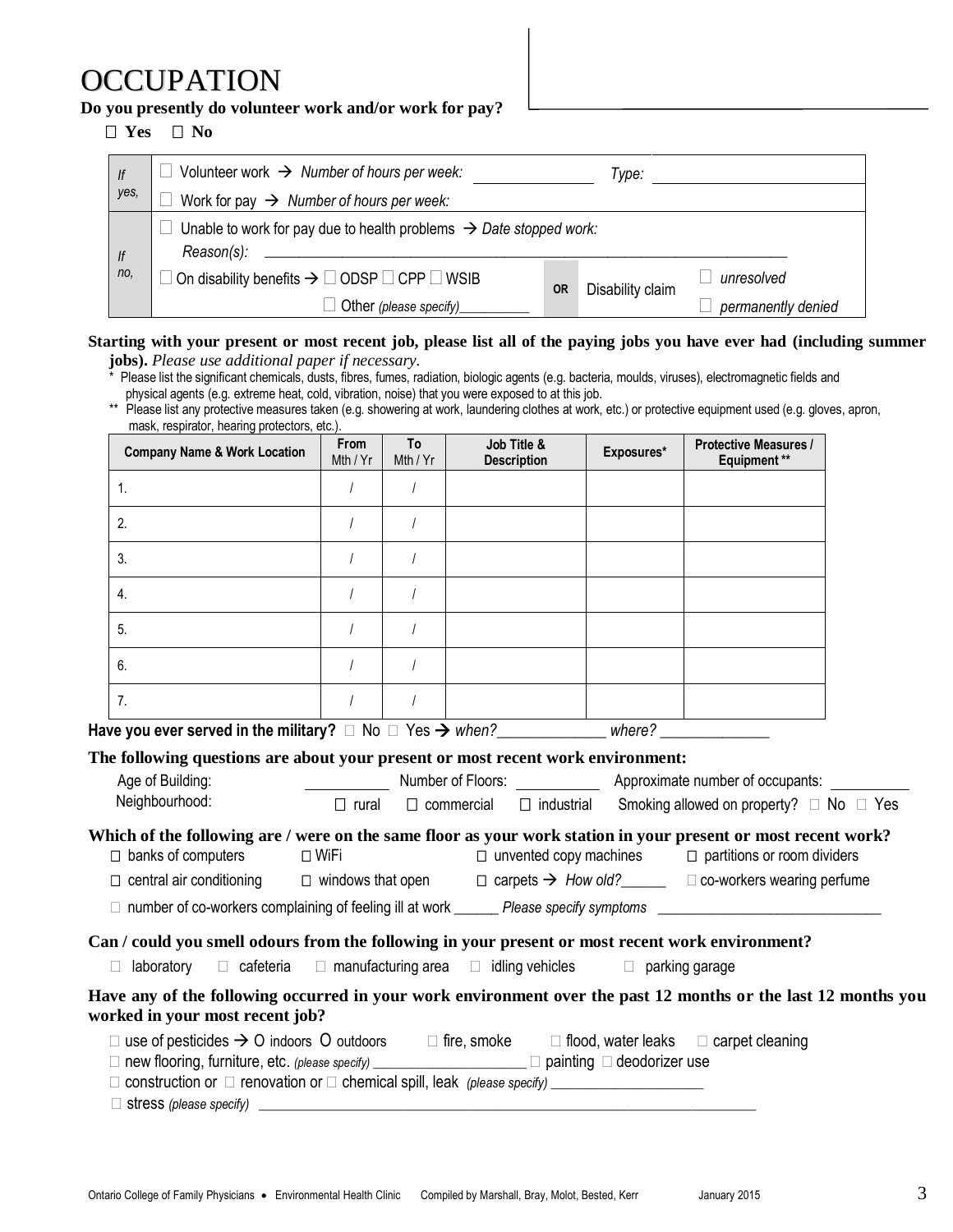### **SCHOOL**

| (Complete this form only if you are going to school     |  |
|---------------------------------------------------------|--|
| OR if your child is the patient and is going to school) |  |

 $\Box$  not applicable to me

#### **Personal or Child's level of education** (Please check one)

|                                                                                                                                            |                                                          |                                 |                                                                     |                                   | How old is your or your child's school? ____________ Number of floors: ___________ Number of occupants: ________      |                         |
|--------------------------------------------------------------------------------------------------------------------------------------------|----------------------------------------------------------|---------------------------------|---------------------------------------------------------------------|-----------------------------------|-----------------------------------------------------------------------------------------------------------------------|-------------------------|
| Have additions been made to the original building? $\Box$ No $\Box$ Yes $\rightarrow$ When? $\Box$                                         |                                                          |                                 |                                                                     |                                   |                                                                                                                       |                         |
| Number of portable classrooms in use: Hours per day you or your child spends in a portable classroom:                                      |                                                          |                                 |                                                                     |                                   |                                                                                                                       |                         |
| School neighbourhood:                                                                                                                      |                                                          | $\Box$ rural                    | $\Box$ suburban                                                     | $\Box$ urban                      |                                                                                                                       |                         |
| Is your or your child's school located near (within 300 m or about 3 city blocks) of any of the following:                                 |                                                          |                                 |                                                                     |                                   |                                                                                                                       |                         |
| Heavy traffic                                                                                                                              | $\Box$ No                                                | $\Box$ Yes (please specify)     |                                                                     | $\Box$ highway                    | $\Box$ busy street                                                                                                    |                         |
| Vehicle idling area                                                                                                                        | $\Box$ No                                                | $\Box$ Yes (please specify)     |                                                                     | $\Box$ auto                       | $\Box$ bus / truck                                                                                                    |                         |
| Dump site                                                                                                                                  | $\Box$ No                                                |                                 | $\Box$ Yes (please specify type)                                    |                                   |                                                                                                                       |                         |
| Farm(s)                                                                                                                                    | $\Box$ No                                                |                                 | $\Box$ Yes (please specify type)                                    |                                   |                                                                                                                       |                         |
| Industrial plant(s)                                                                                                                        | $\Box$ No                                                |                                 | $\Box$ Yes (please specify type)                                    |                                   | <u> 1989 - Johann Barn, mars eta bainar eta bat erroman erroman erroman erroman erroman erroman erroman erroman e</u> |                         |
| Polluted lake / stream                                                                                                                     | $\Box$ No                                                |                                 | $\Box$ Yes (please specify type)                                    |                                   | <u> 1989 - Johann Barbara, martin amerikan basar dan berasal dalam basa dalam basar dalam basar dalam basa dalam</u>  |                         |
| Nuclear power plant                                                                                                                        | $\Box$ No                                                | $\Box$ Yes                      |                                                                     |                                   |                                                                                                                       |                         |
| Electric towers                                                                                                                            | $\Box$ No                                                | $\Box$ Yes                      |                                                                     |                                   |                                                                                                                       |                         |
| <b>Cell Towers</b>                                                                                                                         | $\Box$ No                                                | $\Box$ Yes                      |                                                                     |                                   |                                                                                                                       |                         |
| Other potential hazards                                                                                                                    | $\Box$ No                                                |                                 |                                                                     |                                   | $\Box$ Yes (please specify type)                                                                                      |                         |
| Which of the following does your or your child's school have? (Please check all that apply)                                                |                                                          |                                 |                                                                     |                                   |                                                                                                                       |                         |
| $\Box$ carpeted classrooms                                                                                                                 |                                                          | $\Box$ central air conditioning |                                                                     | $\Box$ art room – exhaust hood?   |                                                                                                                       | $\Box$ No<br>$\Box$ Yes |
| $\Box$ unvented copy machine(s)                                                                                                            |                                                          | $\Box$ windows that open        |                                                                     | $\Box$ laboratory - exhaust hood? |                                                                                                                       | $\Box$ No<br>$\Box$ Yes |
| $\Box$ flaking paints                                                                                                                      |                                                          |                                 | $\Box$ mouldy smell                                                 |                                   | $\Box$ workshop – exhaust hood?                                                                                       |                         |
| $\Box$ laptops                                                                                                                             |                                                          |                                 | □ WiFi hubs When installed? ________                                |                                   |                                                                                                                       |                         |
| Have any of the following occurred in your or your child's school during the current or last school year?<br>(Please check all that apply) |                                                          |                                 |                                                                     |                                   |                                                                                                                       |                         |
| $\Box$ carpet cleaning                                                                                                                     |                                                          | $\Box$ construction             |                                                                     | $\Box$ renovation                 |                                                                                                                       | $\Box$ painting         |
|                                                                                                                                            | $\Box$ new flooring or furniture (please specify) $\Box$ |                                 |                                                                     |                                   | $\Box$ flood, water leaks                                                                                             | $\Box$ roof tarring     |
|                                                                                                                                            |                                                          |                                 | □ use of pesticides / herbicides $\rightarrow$ □ indoors □ outdoors |                                   |                                                                                                                       |                         |
| Are the following products used in your or your child's school during the school year?<br>(Please check all that apply)                    |                                                          |                                 |                                                                     |                                   |                                                                                                                       |                         |
| $\Box$ deodorizers                                                                                                                         |                                                          | $\Box$ furniture wax or polish  |                                                                     |                                   | $\Box$ odourous cleaning products                                                                                     |                         |
|                                                                                                                                            | $\Box$ deodorant sprays                                  |                                 |                                                                     | $\Box$ scented washroom soap      |                                                                                                                       |                         |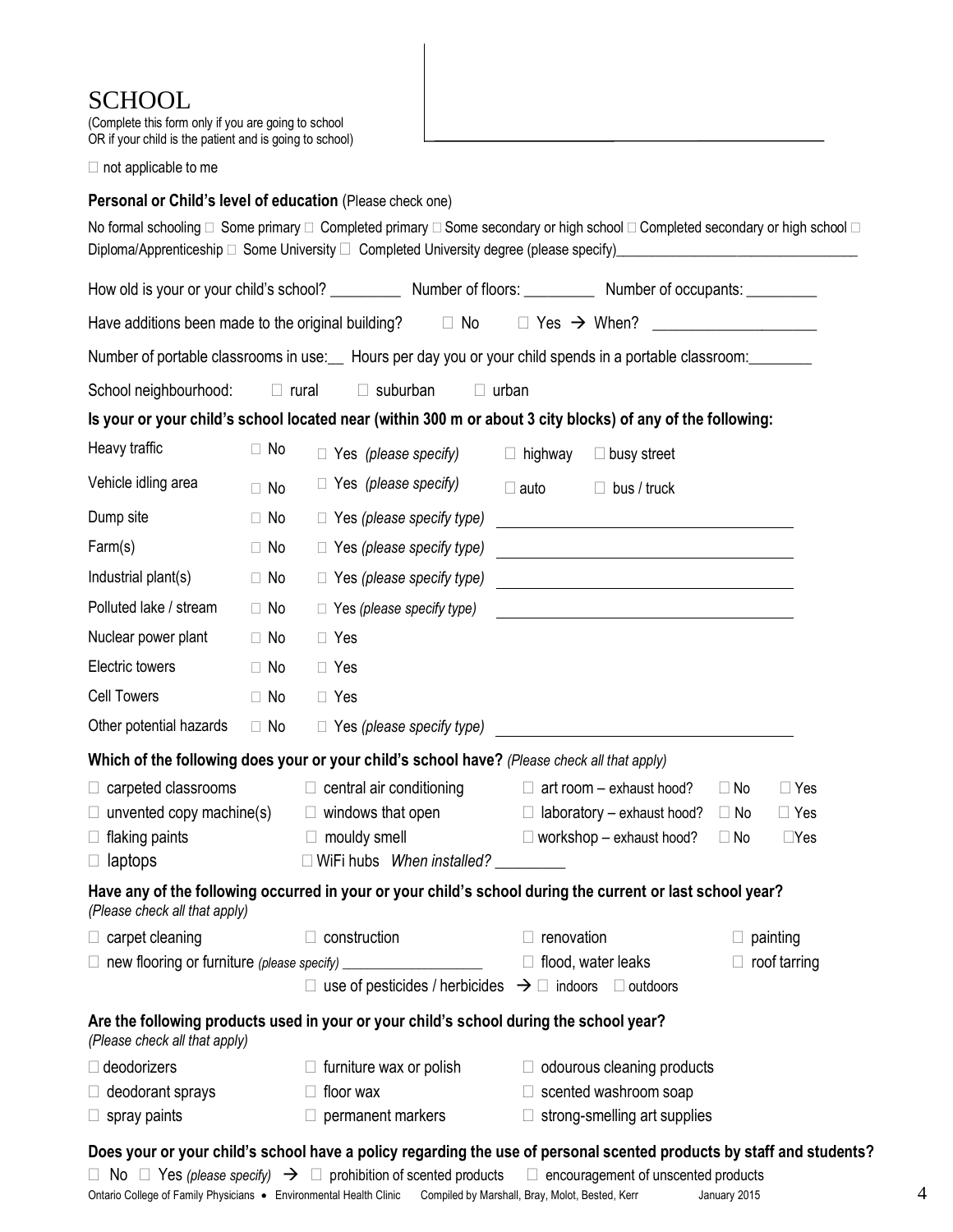## *Exposure History*

### PERSONAL

#### **Natural Inhalant Allergies**

**Have you ever had allergy tests or treatments?**

**(seasonal pollens, animal danders, dust, mites, or moulds)?**

No Yes *If YES, please specify below:*

| Approx.<br>Age | Approx.<br>Year | <b>Type of Test</b> | <b>Positive Results</b><br>(please specify) | Treatments<br>(e.g. avoidance, shots,<br>medications) | Improvement after 1 year<br>$0 =$ worse $1 =$ none $2 =$ a little<br>$3 =$ some $4 =$ a lot |
|----------------|-----------------|---------------------|---------------------------------------------|-------------------------------------------------------|---------------------------------------------------------------------------------------------|
|                |                 |                     |                                             |                                                       |                                                                                             |
|                |                 |                     |                                             |                                                       |                                                                                             |
|                |                 |                     |                                             |                                                       |                                                                                             |

#### **Synthetic Chemicals**

#### **Have you ever had symptoms you linked with exposure to any synthetic (man-made) chemical at a level that did not seem to bother most people?**

'*Linked*' means that the symptom started or worsened within 48 hours after you were exposed to something, and/or the symptom improved or disappeared after you were no longer exposed to it.

'*Exposure*' means being near, touching, smelling, breathing in, eating, drinking, swallowing or injecting something.

No If **YES**, *please specify chemical(s) and symptom(s) below (please use additional paper, if necessary).*

| <b>Man-made Chemical</b> | <b>Symptoms Linked with</b><br>Low Level Exposure | <b>Presently Affected?</b><br>1 = a little $2$ = somewhat $3$ = a lot | With avoidance, how long for<br>symptoms to disappear?<br>$1 = mins$ 2 = hours 3 = days |
|--------------------------|---------------------------------------------------|-----------------------------------------------------------------------|-----------------------------------------------------------------------------------------|
|                          |                                                   |                                                                       |                                                                                         |
|                          |                                                   |                                                                       |                                                                                         |
|                          |                                                   |                                                                       |                                                                                         |
|                          |                                                   |                                                                       |                                                                                         |

#### **Do you use SCENTED personal or hair products?** (please check) □ No □ Yes If **YES**, please specify below:

| <b>Scented</b><br><b>Products</b> | Soap | Lotion | Cosmetics | Perfume/<br>Cologne/<br>Aftershave | Hair<br>permanent | <u>Hair</u><br>colour | <b>Hair Spray</b> | Other(s)<br>(please specify) |
|-----------------------------------|------|--------|-----------|------------------------------------|-------------------|-----------------------|-------------------|------------------------------|
| Infrequently                      |      |        |           |                                    |                   |                       |                   |                              |
| Daily                             |      |        |           |                                    |                   |                       |                   |                              |

#### **Smoking History**

#### **Do you currently use tobacco (daily or almost every day)?**

 $\Box$  No  $\Box$  Yes *(please specify)*  $\rightarrow$   $\Box$ cigarettes  $\Box$ cigars  $\Box$ pipe  $\Box$ snuff  $\Box$ chewing tobacco

If YES, average number per day: \_\_\_\_\_ # of years: \_\_\_\_\_Interested in a smoking cessation program?  $\Box$  No  $\Box$  Yes

If **NO**, have you ever used tobacco (daily or almost every day)?  $\Box$  No  $\Box$  Yes

· If **YES**, number of years you used tobacco: \_\_\_\_\_\_\_\_\_\_\_\_\_\_\_ Average number per day: \_\_\_\_\_\_\_\_\_\_\_\_\_\_\_

· Date you last used tobacco regularly: Year \_\_\_\_\_\_\_\_\_\_\_\_\_\_\_

| Have you ever experimented with "recreational drugs"? $\Box$ No $\Box$ Yes $\bm{\rightarrow}$ | What drugs? |
|-----------------------------------------------------------------------------------------------|-------------|
|                                                                                               | What age/s? |

#### **Artificial Materials**

| How many metal dental fillings / caps do you currently have? silver / mercury _________                           |  |  | gold _____ |  |  |  |  |
|-------------------------------------------------------------------------------------------------------------------|--|--|------------|--|--|--|--|
| Have you had silver / mercury fillings removed? $\square$ No $\square$ Yes $\rightarrow$ Number removed: Year(s): |  |  |            |  |  |  |  |
| Do you have a bridge, denture or partial plate? $\square$ No $\square$ Yes $\rightarrow$ Number of Year(s):       |  |  |            |  |  |  |  |
| Do you have other artificial materials in your body? (e.g. pins, screws, plates, meshes, valves, implants, etc.)  |  |  |            |  |  |  |  |
|                                                                                                                   |  |  |            |  |  |  |  |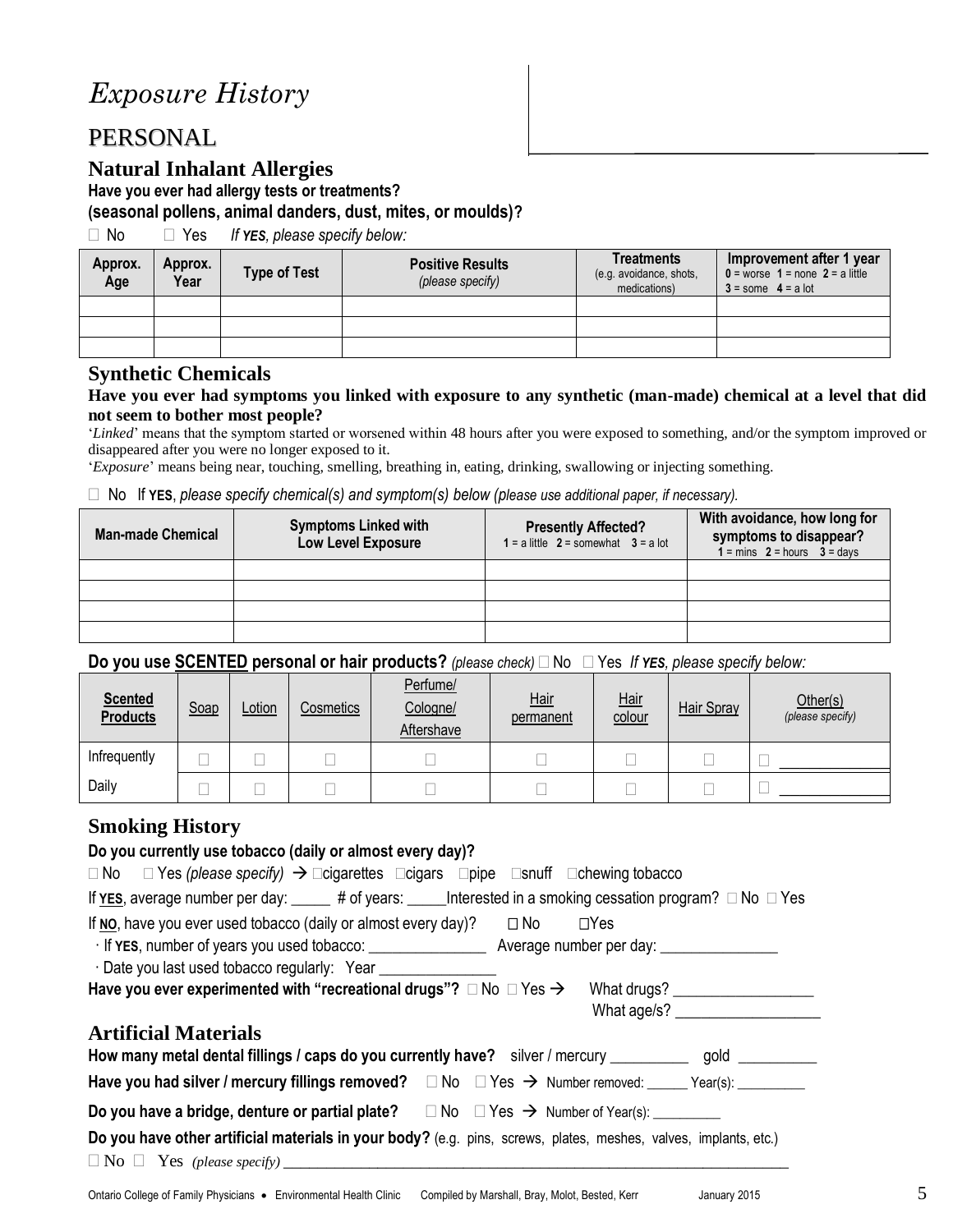|  | Do you have body art? $\Box$ No $\Box$ Yes $\rightarrow$ $\Box$ Tattoos $\rightarrow$ Number : | $\Box$ Piercings $\rightarrow$ Number: |
|--|------------------------------------------------------------------------------------------------|----------------------------------------|
|--|------------------------------------------------------------------------------------------------|----------------------------------------|

#### **Electromagnetic Fields ``Screen Time``**

| How often do you use:                          | <b>Infrequently</b> |             | <b>Daily</b> |            |          |               |
|------------------------------------------------|---------------------|-------------|--------------|------------|----------|---------------|
| (please circle)                                | never/rarely        | < once/week | $30 min$     | $1-3$ hrs. | 4-7 hrs. | 8 hrs or more |
| Cell phone                                     |                     |             |              |            |          |               |
| Cordless phone                                 |                     |             |              |            |          |               |
| Laptop computer                                |                     |             |              |            |          |               |
| Desktop computer/video display unit            |                     |             |              |            |          |               |
| Remote headset                                 |                     |             |              |            |          |               |
| Wireless Devices (i.e. TV, mouse,<br>keyboard) |                     |             |              |            |          |               |

#### **Blood Transfusion, Immunization Reaction, Travel Illness**

| Have you had blood transfusion(s)? $\Box$ No $\Box$ Yes $\rightarrow$ Year(s)<br>Circumstances?                                                      |         |
|------------------------------------------------------------------------------------------------------------------------------------------------------|---------|
| Have you had abnormal reactions to immunizations? $\square$ No $\square$ Yes $\rightarrow$ Type                                                      | Year(s) |
| Have you ever experienced significant symptoms when travelling? $\square$ No $\square$ Yes $\rightarrow$<br>Please specify year, location, symptoms: |         |
| <b>Living Situation / Supports / Stresses</b><br>Who lives at home with you?                                                                         |         |

Who lives at nome with you *s* 

| Are you: | $\square$ single | $\Box$ married / cohabitating $\Box$ separated |  | $\Box$ divorced $\Box$ widowed |
|----------|------------------|------------------------------------------------|--|--------------------------------|
|          |                  |                                                |  |                                |

**Do you have inner or spiritual beliefs or mindfulness activities which help you cope?**

 $\Box$  No  $\Box$  Yes (please specify)

#### **Are you part of a social or religious community which helps you cope?**

No Yes *(please specify and estimate the number of contacts in the last 12 months)*\_\_\_\_\_\_\_\_\_\_\_\_\_\_\_\_\_\_\_\_\_\_\_\_\_\_\_\_\_

#### **Who backs you up best with your present health problems?** \_\_\_\_\_\_\_\_\_\_\_\_\_\_\_\_\_\_\_\_\_\_\_\_\_\_\_\_\_\_\_\_\_\_\_\_\_\_\_\_\_

#### What other supports do you have? **What of the supports of you have?**

| <b>Type of Stress</b>                             | Ever had it?            | When?<br>Specify year(s) | Comments (e.g. who or circumstances involved |
|---------------------------------------------------|-------------------------|--------------------------|----------------------------------------------|
| Loss of someone close                             | $\Box$ Yes<br>$\Box$ No |                          |                                              |
| Severe illness- someone close                     | $\Box$ Yes<br>$\Box$ No |                          |                                              |
| Poverty (family income less than \$20, 000 /yr)   | $\Box$ Yes<br>$\Box$ No |                          |                                              |
| Loss of job                                       | $\Box$ Yes<br>$\Box$ No |                          |                                              |
| Change of job or workplace                        | $\Box$ Yes<br>$\Box$ No |                          |                                              |
| Household move                                    | $\Box$ Yes<br>$\Box$ No |                          |                                              |
| Marriage                                          | $\Box$ Yes<br>$\Box$ No |                          |                                              |
| Separation                                        | $\Box$ Yes<br>$\Box$ No |                          |                                              |
| Divorce                                           | $\Box$ Yes<br>$\Box$ No |                          |                                              |
| Pregnancy                                         | $\Box$ Yes<br>$\Box$ No |                          |                                              |
| Alcohol / drug addiction                          | $\Box$ Yes<br>$\Box$ No |                          |                                              |
| Alcohol / drug addiction in someone close         | $\Box$ No<br>$\Box$ Yes |                          |                                              |
| In jail                                           | $\Box$ Yes<br>$\Box$ No |                          |                                              |
| Physical abuse                                    | $\Box$ No<br>$\Box$ Yes |                          |                                              |
| Emotional abuse<br>(being put down, called names) | $\Box$ Yes<br>$\Box$ No |                          |                                              |
| Sexual abuse                                      | $\Box$ No<br>$\Box$ Yes |                          |                                              |
| Other (please specify)                            | $\Box$ Yes<br>$\Box$ No |                          |                                              |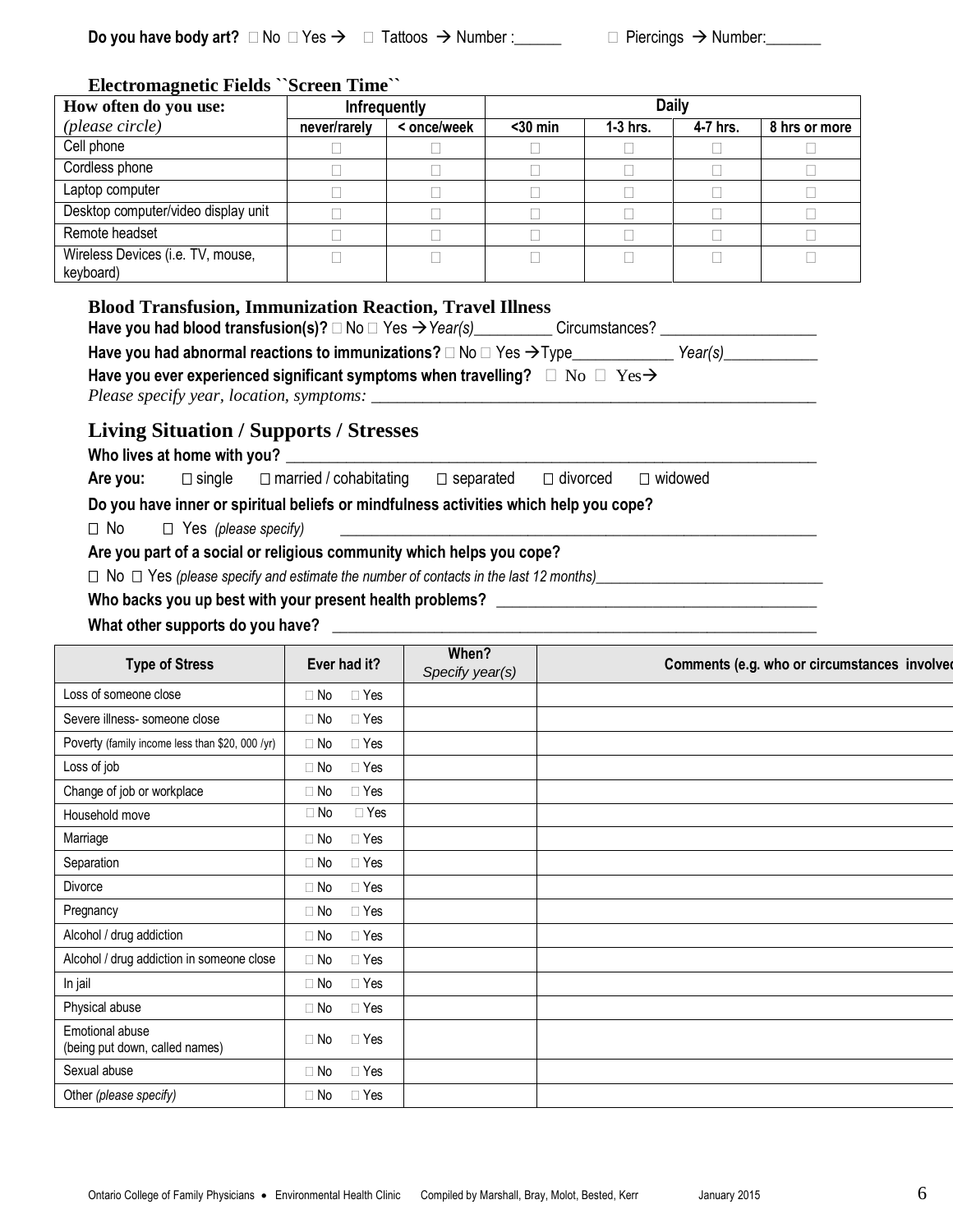# *Exposure History*

## DIET

Who grocery shops?\_\_\_\_\_\_\_\_\_\_\_\_\_\_\_\_\_\_\_\_\_\_\_\_\_\_\_\_\_\_\_\_\_Who cooks?\_

#### **Please indicate the top 3 foods, snacks, beverages and combinations you typically consume in a week (e.g. wheat cereal, sugar and milk):**

| Foods / Snacks<br>/Combinations                                                                                                                                                                                                                                                                                                                                                                                                                                                                                                                                                                                                                                                                                                             | <b>Please Specify</b>                                                                                                                                                                                                                                                                       |             |                                               |      |       | <b>Beverages</b>                                                 |       |                |
|---------------------------------------------------------------------------------------------------------------------------------------------------------------------------------------------------------------------------------------------------------------------------------------------------------------------------------------------------------------------------------------------------------------------------------------------------------------------------------------------------------------------------------------------------------------------------------------------------------------------------------------------------------------------------------------------------------------------------------------------|---------------------------------------------------------------------------------------------------------------------------------------------------------------------------------------------------------------------------------------------------------------------------------------------|-------------|-----------------------------------------------|------|-------|------------------------------------------------------------------|-------|----------------|
| <b>Breakfast</b>                                                                                                                                                                                                                                                                                                                                                                                                                                                                                                                                                                                                                                                                                                                            | 1.                                                                                                                                                                                                                                                                                          | 2.          |                                               | 3.   |       |                                                                  |       |                |
| Mid-Morning                                                                                                                                                                                                                                                                                                                                                                                                                                                                                                                                                                                                                                                                                                                                 | 1.                                                                                                                                                                                                                                                                                          | 2.          |                                               | 3.   |       |                                                                  |       |                |
| Lunch                                                                                                                                                                                                                                                                                                                                                                                                                                                                                                                                                                                                                                                                                                                                       | 1.                                                                                                                                                                                                                                                                                          | 2.          |                                               | 3.   |       |                                                                  |       |                |
| Mid-Afternoon                                                                                                                                                                                                                                                                                                                                                                                                                                                                                                                                                                                                                                                                                                                               | 1.                                                                                                                                                                                                                                                                                          | 2.          |                                               | 3.   |       |                                                                  |       |                |
| <b>Dinner</b>                                                                                                                                                                                                                                                                                                                                                                                                                                                                                                                                                                                                                                                                                                                               | 1 <sub>1</sub>                                                                                                                                                                                                                                                                              | 2.          |                                               | 3.   |       |                                                                  |       |                |
| Evening                                                                                                                                                                                                                                                                                                                                                                                                                                                                                                                                                                                                                                                                                                                                     | 1.                                                                                                                                                                                                                                                                                          | 2.          |                                               | 3.   |       |                                                                  |       |                |
| Do you eat organic food? $\Box$ No $\Box$ Yes $\rightarrow$ circle how often: Rarely/About once/wk/2 times/wk/Daily/Several x daily<br>Do you eat foods with food colouring? $\Box$ No $\Box$ Yes $\rightarrow$ circle how often: Rarely/About once/wk/2 times/wk/Daily/Several x daily<br>Do you use artificial sweetener? $\Box$ No $\Box$ Yes $\rightarrow$ On average, how many days per week? How many times per day?<br>Type(s) of fish or seafood eaten e.g. tuna, shark, swordfish, local fish, salmon, tilapia, shrimps, oysters, other.: _____________________Wild_______Farmed____<br>Do you eat hunted game meat? $\Box$ No $\Box$ Yes $\rightarrow$ Type_____ On average, how many days per week? ____ How many times per day? |                                                                                                                                                                                                                                                                                             |             |                                               |      |       |                                                                  |       |                |
| How much of the following beverages do you consume regularly and have you linked any symptoms?<br>$\Box$ water $\rightarrow$ Number of 8 oz glasses per 24 hours $\Box$ $\Box$ city $\Box$ well water $\Box$ charcoal-filtered $\Box$ distilled<br>$\Box$ reverse osmosis $\Box$ bottled (glass) $\Box$ bottled (plastic) Any symptoms linked?                                                                                                                                                                                                                                                                                                                                                                                              |                                                                                                                                                                                                                                                                                             |             |                                               |      |       |                                                                  |       |                |
|                                                                                                                                                                                                                                                                                                                                                                                                                                                                                                                                                                                                                                                                                                                                             | sodas → Number of drinks per 24 hours __________ Please specify ___________ Any symptoms linked_______________                                                                                                                                                                              |             |                                               |      |       |                                                                  |       |                |
|                                                                                                                                                                                                                                                                                                                                                                                                                                                                                                                                                                                                                                                                                                                                             | $\text{cola} \rightarrow$ Number of 12 oz drinks per 24 hours ______ $\Box$ regular $\Box$ diet Any symptoms linked?                                                                                                                                                                        |             |                                               |      |       |                                                                  |       |                |
|                                                                                                                                                                                                                                                                                                                                                                                                                                                                                                                                                                                                                                                                                                                                             | energy drinks $\rightarrow$ Number of 12 oz drinks per 24 hours _Amount of caffeine/drink _Any symptoms linked?                                                                                                                                                                             |             |                                               |      |       |                                                                  |       |                |
|                                                                                                                                                                                                                                                                                                                                                                                                                                                                                                                                                                                                                                                                                                                                             | $\Box$ other (s) (please specify) $\Box$ Any symptoms linked?                                                                                                                                                                                                                               |             |                                               |      |       |                                                                  |       |                |
|                                                                                                                                                                                                                                                                                                                                                                                                                                                                                                                                                                                                                                                                                                                                             | Please list foods / beverages that do not agree with you (e.g. stuffy runny nose, headache, heartburn, bloating, diarrhea, sleepiness,<br>difficulty thinking or concentrating, etc.) or trigger allergic reactions (e.g. hives, rashes, shortness of breath, wheezing, anaphylaxis, etc.): |             |                                               |      |       |                                                                  |       |                |
| that are a problem                                                                                                                                                                                                                                                                                                                                                                                                                                                                                                                                                                                                                                                                                                                          | List foods / beverages   What problem(s) With avoidance, how long for Approximately how often do you eat / drink them?<br>do they give you?                                                                                                                                                 |             | symptoms to disappear?                        |      |       |                                                                  |       |                |
|                                                                                                                                                                                                                                                                                                                                                                                                                                                                                                                                                                                                                                                                                                                                             |                                                                                                                                                                                                                                                                                             | <b>Mins</b> | <b>Hrs</b>                                    | Days | Never | Occasionally                                                     | Daily | $>$ once a day |
|                                                                                                                                                                                                                                                                                                                                                                                                                                                                                                                                                                                                                                                                                                                                             |                                                                                                                                                                                                                                                                                             |             |                                               |      |       |                                                                  |       |                |
|                                                                                                                                                                                                                                                                                                                                                                                                                                                                                                                                                                                                                                                                                                                                             |                                                                                                                                                                                                                                                                                             |             |                                               |      |       |                                                                  |       |                |
|                                                                                                                                                                                                                                                                                                                                                                                                                                                                                                                                                                                                                                                                                                                                             |                                                                                                                                                                                                                                                                                             |             |                                               |      |       |                                                                  |       |                |
|                                                                                                                                                                                                                                                                                                                                                                                                                                                                                                                                                                                                                                                                                                                                             | Please list any foods / beverages that you crave or help you to feel better:                                                                                                                                                                                                                |             |                                               |      |       |                                                                  |       |                |
| List foods / beverages<br>that you <b>crave</b> or help<br>you to feel better                                                                                                                                                                                                                                                                                                                                                                                                                                                                                                                                                                                                                                                               | Time(s) of craving                                                                                                                                                                                                                                                                          |             | What problem(s), if any, do<br>they give you? |      | Never | Approximately how often do you eat / drink them?<br>Occasionally | Daily | $>$ once a day |
|                                                                                                                                                                                                                                                                                                                                                                                                                                                                                                                                                                                                                                                                                                                                             |                                                                                                                                                                                                                                                                                             |             |                                               |      |       |                                                                  |       |                |
|                                                                                                                                                                                                                                                                                                                                                                                                                                                                                                                                                                                                                                                                                                                                             |                                                                                                                                                                                                                                                                                             |             |                                               |      |       |                                                                  |       |                |